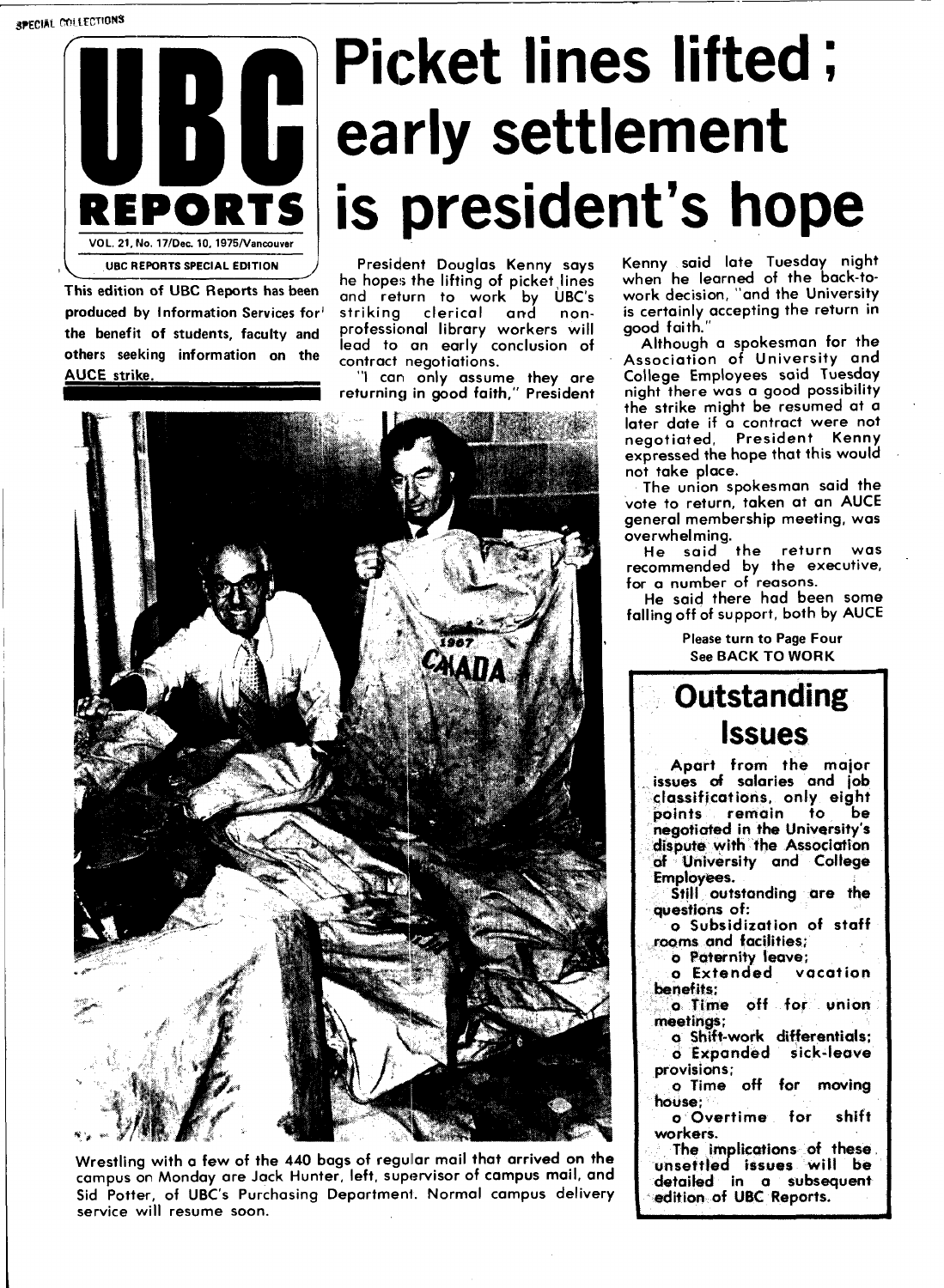

A cold and windy Tuesday afternoon on campus. Students hunched over books in the libraries. Some students busy staring into space until UBC Reports roving reporter interrupted their reveries with questions about the AUCE strike. UBC Reports: What made you decide to cross the picket lines? Education Student, 5th year: I hadn't crossed the picket lines last week, but today I had to hand in my take-home exam. I didn't cross the picket lines last week because my classes were finished and I didn't have any exams. If I had exams, I would cross them. But I feel guilty about it.

I'm a lot in sympathy with the union's demands, reducing the number of classifications . . . I'm surprised the union didn't get more support from the-faculty. But most students are apathetic toward the strike. They're here so that they can get a good job and earn more money than a secretary would.

**\* \* \***  UBCR: Did you make a decision to cross the picket line?

Architecture student, 2nd year: Yes, I did. I belong to a union myself. But I thought that getting my papers in was more important than any sympathy I might have with the strikers.

UBCR: Do you feel the demands of the union are justified?

Student: I really don't understand what their gripes are. I've put in a whole term and I'm not going to blow it just because the union is on strike. I've got some things I want to do and 1 want to get everything out of the way by Christmas.

**\* \* \***  UBCR: You were given the choice of writing your exams after Christmas if you didn't want to cross the picket lines. Why are you writing now?

Science Student, 1st year: I don't want to have to study over Christmas. I'm not doing very well 2/UBC Reports/Dec. 10,1975

and I really can't afford not to cross the picket lines.

UBCR: What effect do you think your crossing the picket lines has on the strike?

Student: I guess it's not really good for it. But it's just something that you never even think about. **\* \* \*** 

UBCR: Why did you decide to cross the picket lines?

Arts student, 2nd year: I just get tired of all the strikes. I can't sympathize with what the union is asking for. I think that is a lot of money to ask.

UBCR: Do you think the union is striking only for more money?

Student: Well, I think there are probably a lot of non-monetary things as well, like more holidays and so on, but you could make that into money as well.

### **Work resumes**

Almost all construction projects on the UBC campus will be back in action today after several days of idleness owing to the AUCE strike.

Even before AUCE members voted to go back to their jobs, construction workmen were preparing to return to campus projects.

Workmen were on the site of the new indoor swimming pool adjacent to the S'tudent Union Building on Tuesday and other specialized trades were working in the new Civil and Mechanical Engineering Building near the intersection of Stores Road and Main Mall.

Other projects where work had already resumed include the new Animal Care Facility in the South Campus research area and the addition to the General Services Administration Building.

Work is expected to resume today on the Museum of Anthropology on the site of the former Fort Camp Residence.

UBCR: Why did you cross the picket lines?

Geography student, 4th year: I didn't.

UBCR: But you're here on campus. Student: It's a funny thing. You see, I live in residence, so I went to bed one night outside the picket lines and woke up the next morning inside the picket lines, so the only way I could support the strike is to stay here.

**\* \* \***  UBCR: Why did you decide to cross the picket line?

Physical Education student, 2nd year: I never really thought about it. What difference does it make?

**\* \* +**  UBCR: Do you think that AUCE is justified in making the demands they have made?

Home Economics student, 2nd year: No, I can't see that they should get more than 10 per cent if nobody else can. I work in a grocery store and I can't get a raise because the food prices are frozen.

UBCR: How about the whole male/female equality issue which has been raised by the union? The union wants to be paid the same as men who are doing work of equal value to the University.

Student: Well, I think they should get the same as men doing the same job, but I think the men are overpaid. How you solve that, I don't know. I haven't really thought about it enough. I guess I'm thinking more about me and my exams right now.

**\* \* \***  UBCR: Why have you crossed the picket line?

Business Administration student, 7th year: It would be a pretty serious cost to me if I didn't. I've got term papers to do.

UBCR: Do you support the union's demands?

Student: I understand that the union's already been offered 19 per cent, and that is well in excess of the wage and price controls.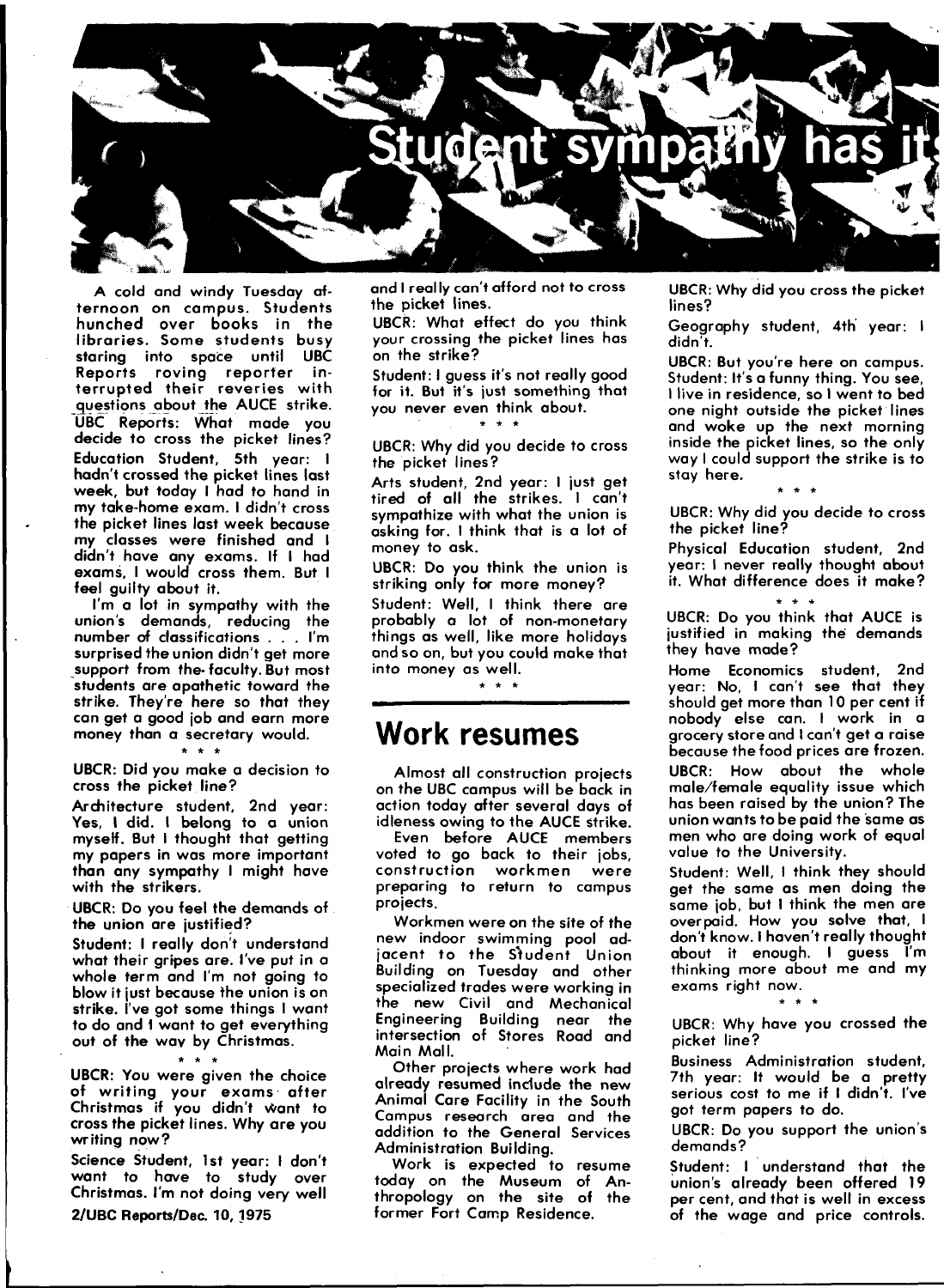

And personally I'm in favor of the controls, so I can't support the union. Maybe I'd be more sympathetic if they only wanted 12 per cent plus the other things like union wages for student assistants, but 19 per cent is well above the guidelines.

I think the mood of society is turned against strikes and labor. I don't think that small groups should be able to hold society at ransom.

With the 15 per cent limit on increases by the provincial government, it really comes down to how many groups there are on campus that that 15 per cent is going to be split among. **\* \* \*** 

UBCR: Why haven't you supported the strike by npt crossing the picket lines?

.<br>Arts student, 1st year: Because I felt like I was being used. I'm not against the strikers. I just felt they were using me to get their money, or whatever it was they wanted.

UBCR: Do you know what the union's demands are?

Student: I have tried to find out what they wanted. I went to their information meeting last Tuesday, but that didn't help much. I think I know pretty well what they want, but I'm not sure whether they're worth that much.

**Back to normal** 

**The library returned to normal hours of operation Wednesday as members of the Association of University and College Employees returned to work.** 

**"We are expecting everything to be back to normal," said Chief Librarian Basil Stuart-Stubbs late. Tuesday night.** 

**Library hours are posted on all doors of alt branch libraries and hours vary from branch to branch.** 

UBCR: Why have you decided to write your exams now and cross the picket lines?

Geography student, 4th year: I simply don't want to write them later. We were told we either have the choice of writing them now or writing them in August. 'Some choice!

UBCR: Why have you crossed the union's picket lines?

Arts student, 1st year: Well, I agree with what they're doing. The women want equal wages, right? But it's not going to help me any, and it's not going to help them any if I don't cross the picket lines. They're going to go back to work, and everything will be all right, but I'm going to go back to school and I'll have missed a lot.

UBCR: Has the strike had any effect on your classes or exams?

Student: Net on my classes. All my teachers said that their priorities were with their students. But it sometimes takes a long time to get parked because the pickets block the roads. They're not going to get student support that way. **\* \* \*** 

UBCR: Why did you cross the picket line?

Agricultural Economics student, 7th year: I didn't feel that me crossing would make any difference. I'm in grad studies and I'm just writing my thesis. Whether I get my thesis done three weeks later isn't going to make any difference to anybody. My thesis isn't vital to anyone, that's for sure.

UBCR: Why do you think that students haven't supported the strikers?

Student: You just can't look at a student as being a union member. I pay to come here; I don't get paid. I think the union's demands are pretty reasonable, but I think they're being unreasonable about the last few percentages. I think it would be worth it to them to go back to work now. **\* \* \*** 

UBCR: Why haven't you supported the AUCE strike by not crossing the picket lines?

Science student, 2nd year: Cause I had exams. I really don't sympathize with them because they chose a really bad time to strike. They say they want equal pay with the men, but I don't even know what they're comparing — what iobs with what. I don't know what a Clerk I does.

They're really trying to disrupt the students. The place is a mess. In my case I have five exams in four days, and I can't even get a cup of coffee around here.

## **Power outage chills towers**

Heat was cut off for two hours late Tuesday afternoon from the three-building Walter H. Gage Residence complex.

But this was not related in any way to the AUCE strike, nor was it a result of a failure of the University's heating system.

Frank Keetley, superintendent of operations and maintenance for the Department of Physical Plant, explained that B.C. Hydro cut off electrical power briefly in order to change a feeder cable to the campus. This power outage halted the Gage heat pumps, which had to be restarted manually.

The Gage towers, like most campus buildings, are heated by a central steam plant which was operated throughout the strike by Physical Plant professional and supervisory personnel. No trouble was experienced in maintaining heat throughout the campus apart from the Gage incident.

UBC Reports/Dec. 10, 1975/3